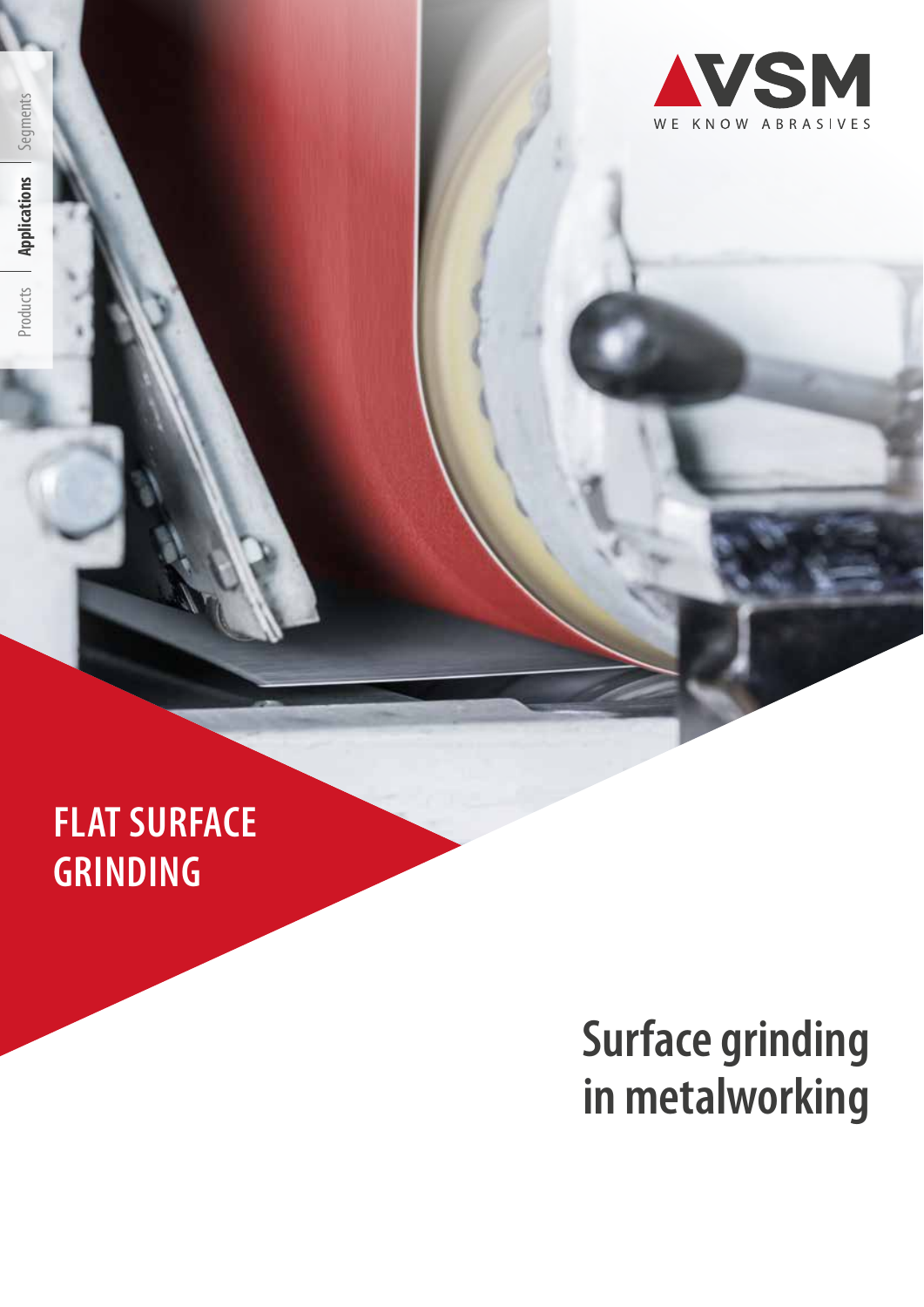# **VSM – Your specialist for flat surface grinding**

## **Benefit from VSM's high-performing abrasives:**

- > High stock removal per time unit
- > Extended service life and low set-up costs as a result
- > Consistent and reproducible surface finishes
- > Defined scratch patterns, roughness and gloss value
- > **VSM TOP SIZE** products achieve:
	- > Enhanced machining capacity
	- > A reduced temperature in the grinding area and because of this structural changes are avoided

## **With VSM you can rely on receiving:**

- > High-performance products made in Germany
- > On-site application-based advice
- > Reliable delivery performance
- > Analyses of problems and preliminary tests in the VSM Technical Center
- > Expertise based on co-operating with more than 60 machine manufacturers worldwide
- > A global distribution network with subsidiaries and partners in more than 70 countries

## **Your application**

Buildings and facades





Lifts and elevators





Table legs

### Large-scale catering facilities



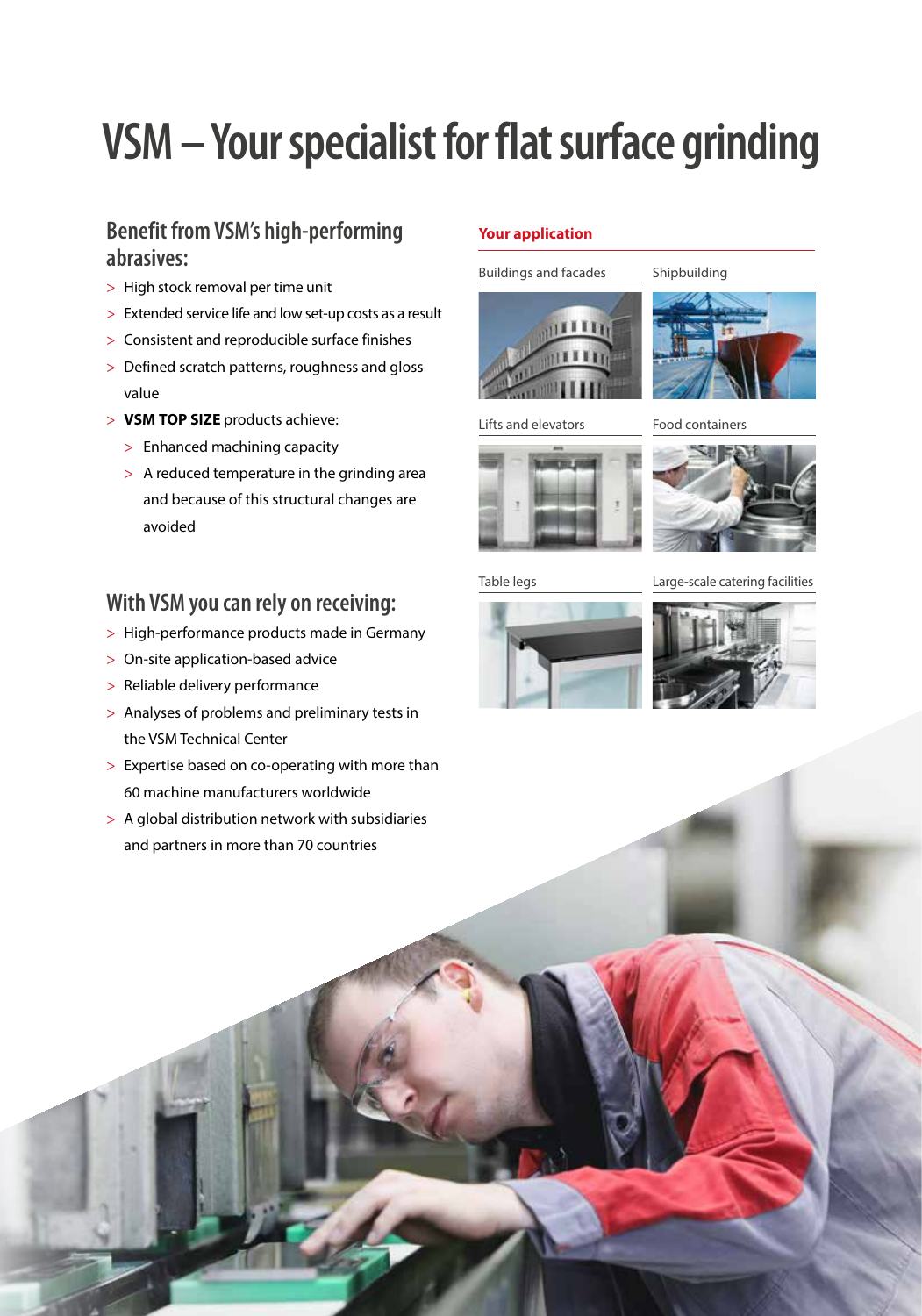# **VSM grain technologies in the spotlight**

#### **VSM ACTIROX**



- > **Geometrically formed**  ceramic grain
- > Maximum stock removal and a faster cut for superalloys and stainless steels
- > Cool grinding extends the service life thanks to VSM TOP SIZE

### **VSM CERAMICS Plus** · (CER Plus)



- > **Optimised self-sharpening effect** when processing highalloyed steels ensures very high stock removal rates
- > Reduced temperature in the contact area
- > Significantly extended service life

### **VSM CERAMICS** · (CER)



- > Top product with **self-sharpening effect** for processing non-alloyed steels and stainless steels
- > High removal rate
- > Cool grinding allows longer contact times

### **Top grain technologies for high stock removal rates Top grain technologies for perfect surface finishes**

#### **VSM ILUMERON**



- > **Full faced coated long-term abrasive** with special bonding
- > For fine and consistent surfaces with high gloss levels
- > Developed primarily for processing stainless steels, superalloys and non-alloyed steels

### **VSM COMPACTGRAIN Plus** · (COM Plus)



- > **Long-term abrasive** that wears uniformly down to the backing material and achieves a consistent surface finish
- > Optimised reserve grain capacity
- > Improved bonding properties
- > Continuous self-sharpening thanks to the granulate structure

#### **VSM COMPACTGRAIN** · (COM)



- > **Long-term abrasive** achieves reproducible surface finishes and consistent roughness
- > Uniform stock removal
- > Continuous self-sharpening thanks to the granulate structure

#### **VSM grinding-active additional layers**





*VSM STEARATE Plus*

**NEW**

**VSM TOP SIZE** is recommended for dry machining heat-resistant stainless steels and non-ferrous metals. The grinding-active additional layer improves the cutting performance whilst reducing the temperature in the contact zone. This significantly extends the service life of the abrasive.

### **VSM STEARATE Plus** and **VSM STEARATE** sig-

nificantly reduce chip adhesion when processing non-ferrous metals and thus also reduce clogging of the abrasive. The service life is assured and extended so dramatically that excellent stock removal is achieved even after longer periods of use.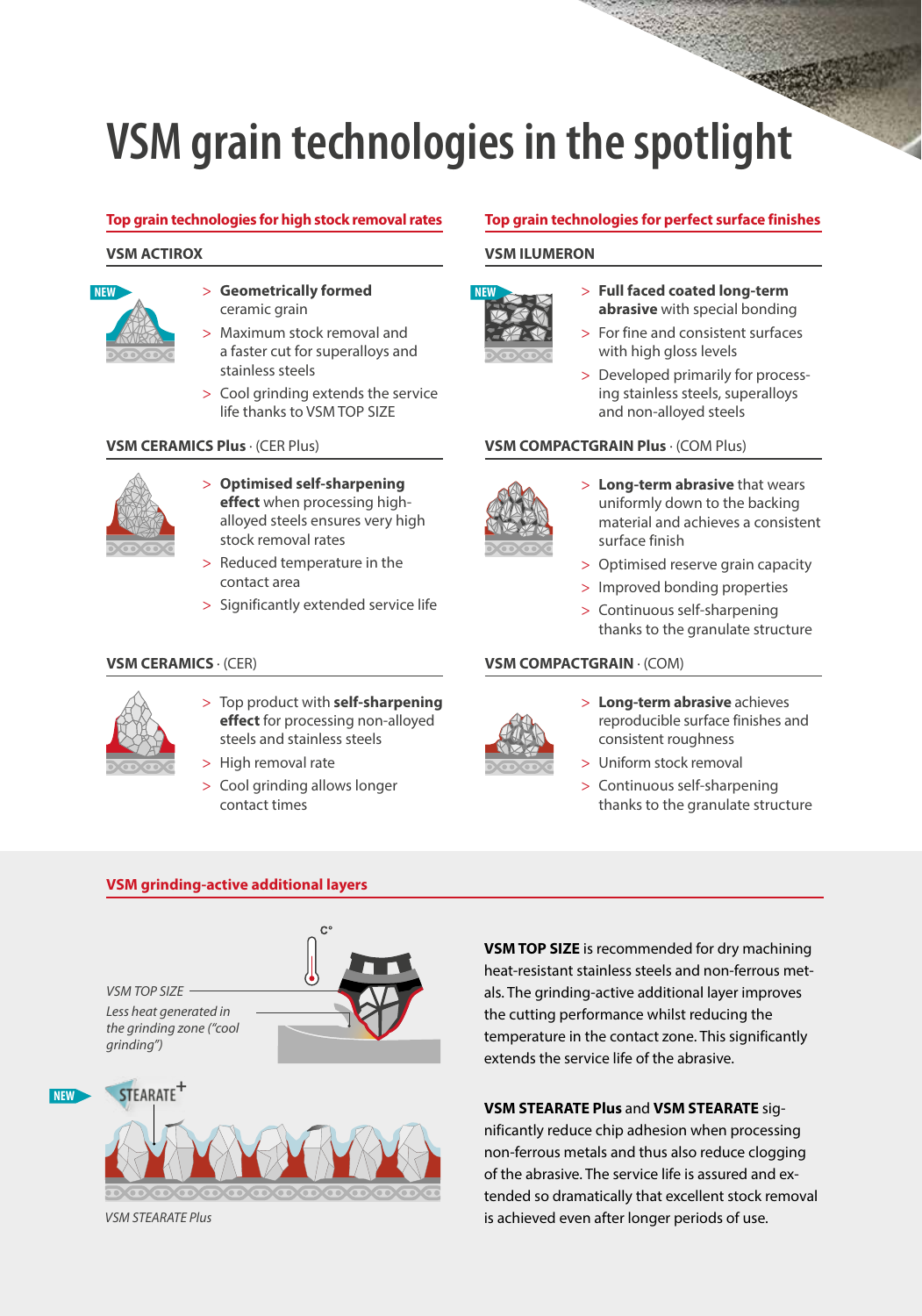| 10ι roim<br>---<br><b>Coils</b><br><b>Slabs</b><br>plate<br>n cu t |  |  |  | `rollinc |  | .<br>old rollinc |  |
|--------------------------------------------------------------------|--|--|--|----------|--|------------------|--|
|--------------------------------------------------------------------|--|--|--|----------|--|------------------|--|



Repair grinding of slabs t  $\geq 100$  mm Repair grinding of coils and heavy plates t  $\geq 3$  mm Customer-specific grinding of coils and sheet metal t  $\geq 2.99$  mm Customer-specific grinding of square, die-cut and laser pa

**Wide belt grinding**  Belt grinding **with belt conveyor**

| <b>Grit size</b> |
|------------------|
| $20 - 120$       |
| $24 - 120$       |
| $24 - 320$       |
| 180 - 600        |
| $120 - 800$      |
| 320              |
| $36 - 500$       |
| $24 - 600$       |

**Wide belt grinding with conveyor table**





**Product recommendations for coils Stock removal Surface VSM Series Grain type** XK880Y CER Plus XK870X CER ZK713X ZA/AO KK712Y COM (AO)  $KP712$  COM (AO)  $CP772$  COM (SIC) KK711Y AO  $CK721X$  SIC

**Stroke sanding machine with upper belt**

**Stroke sanding machine with upper belt**



**Belt grinding with belt conveyor** **Grinding with drum sander**

**Wide belt grinding with support roller**

# **Grinding throughout the whole production process**



**Product recommendations for slab grinding**

**AO** VSM ALUMINIUM OXIDE **VSM SILICON CARBIDE** 

**Product recommendations for coil grinding**

**Product recommendations** 

**for heavy plates**

| <b>Product recommendations for fine</b><br>sheet metal |  |
|--------------------------------------------------------|--|
|                                                        |  |

**Product recommendations for fine sheet metal**

## **Product recommendations for square steel, die-cut and laser parts**

### **Product recommendations for square steel, die-cut and laser parts**

**Stock removal**

**Stock removal**

**Stock removal**





**Stock removal**

**Surface**

**Stock removal**

**Surface**

**Stock removal**

**Surface**

**Stock removal**

**Surface**



**CER Plus** VSM CERAMICS Plus **CER** VSM CERAMICS **ZA** VSM ZIRCONIA ALUMINA

### **Legend**

**COM (CER)** VSM COMPACTGRAIN CERAMICS **COM (AO)** VSM COMPACTGRAIN ALUMINIUM OXIDE **COM (SIC)** VSM COMPACTGRAIN SILICON CARBIDE **Non-woven** VSM NON-WOVEN

**VSM Series Grain type Grit size**

XK885Y CER Plus 20–120 XK880Y CER Plus 20–120 XK760X CER 40, 60 ZK713X ZA 24–60 XP780 CER Plus 60, 80, 100, 120 KP709 AO 36–60

**VSM Series Grain type Grit size**

XK880Y CER Plus 20–120 XK760X CER 40, 60 ZK713X ZA/AO 24–60

XP780 CER Plus 60, 80, 100, 120

KP709 AO 36–120 CP501 SIC 40–120

| <b>VSM Series</b> Grain type Grit size |                 |            |
|----------------------------------------|-----------------|------------|
| <b>XK880Y</b>                          | <b>CFR Plus</b> | $20 - 120$ |
| <b>XK785Y</b>                          | <b>CER Plus</b> | $36 - 120$ |
| XK870X                                 | CER             | $74 - 60$  |
| 7K713X                                 | <b>7A</b>       | $24 - 60$  |
| <b>KK711Y</b>                          | AΟ              | $36 - 60$  |
|                                        |                 |            |

**VSM Series Grain type Grit size**

XK880Y CER Plus 20–120 XK870X CER 24–60 XK760X CER 24–120 ZK713X ZA/AO 24–60

XP780 CER Plus 60, 80, 100, 120

KP709 AO 36–60

| <b>VSM Series</b> | <b>Grain type</b> | <b>Grit size</b> |
|-------------------|-------------------|------------------|
| XK870X            | <b>CFR</b>        | $74 - 120$       |
| <b>XK760Y</b>     | CFR               | $74 - 120$       |
| <b>XK786X</b>     | COM (CER)         | 60, 80, 120      |
| 7K713X            | 7A/AO             | $74 - 320$       |
| <b>KK772X</b>     | COM (AO)          | $80 - 800$       |
| CK772T            | COM (SIC)         | $120 - 1200$     |
| KP712             | COM (AO)          | $120 - 800$      |
| CP772             | COM (SIC)         | 240, 320         |

| VSM Series    | <b>Grain type</b> Grit size |                  |
|---------------|-----------------------------|------------------|
| XK870X        | <b>CFR</b>                  | $74 - 120$       |
| XK760X        | CER                         | 60, 80, 120      |
| ZK713X        | ZA/AO                       | $24 - 320$       |
| <b>KK772X</b> | COM (AO)                    | $80 - 800$       |
| <b>KK712X</b> | COM (AO)                    | $80 - 600$       |
| CK772T        | COM (SIC) 120-1200          |                  |
| XP780         | <b>CFR Plus</b>             | 60, 80, 100, 120 |
| KP712         | COM (AO)                    | $120 - 800$      |
| CP772         | COM (SIC)                   | 320              |
| KP709         | AΟ                          | $36 - 320$       |

| <b>VSM Series</b> Grain type |                                        | Grit size    |
|------------------------------|----------------------------------------|--------------|
| <b>XK880Y</b>                | <b>CFR Plus</b>                        | $20 - 120$   |
| XK870X                       | CFR                                    | $24 - 120$   |
| <b>XK760X</b>                | <b>CER</b>                             | $24 - 120$   |
| XK786X                       | COM (CER)                              | 60, 80, 120  |
| 7K713X                       | ZA/AO                                  | $24 - 320$   |
| <b>KK790Y</b>                | COM Plus (AO)                          | $60 - 800$   |
| <b>KK791Y</b>                | COM Plus (AO)                          | $60 - 800$   |
| <b>KK712X</b>                | COM (AO)                               | $80 - 600$   |
| <b>CK772T</b>                | COM (SIC)                              | $120 - 1200$ |
| <b>KK711Y</b>                | AΟ                                     | $36 - 500$   |
| <b>KV710X</b>                | Non-woven (AO/SIC) coarse – ultra fine |              |

| <b>VSM Series</b> | <b>Grain type Grit size</b> |                    |
|-------------------|-----------------------------|--------------------|
| <b>XK885Y</b>     | <b>CER Plus</b>             | $20 - 120$         |
| XK870X            | <b>CER</b>                  | $24 - 120$         |
| <b>XK760X</b>     | <b>CFR</b>                  | 60, 80, 120        |
| 7K713X            | ZA/AO                       | $74 - 320$         |
| <b>KK772X</b>     | COM (AO) 80-800             |                    |
| <b>KK712X</b>     | COM (AO)                    | $80 - 600$         |
| CK772T            |                             | COM (SIC) 120-1200 |
| XP780             | <b>CFR Plus</b>             | 60, 80, 100, 120   |
| KP712             | COM (AO)                    | $120 - 800$        |
| CP772             | COM (SIC)                   | 320                |
| KP709             | AΟ                          | 240, 320           |

**E** extremely flexible Last revised: 11/2020 **F** very flexible **J** flexible **T** semi-sturdy

**X** sturdy **Y** very sturdy **Z** extremely sturdy

**Flexibility of the backing material** (last letter of the series name):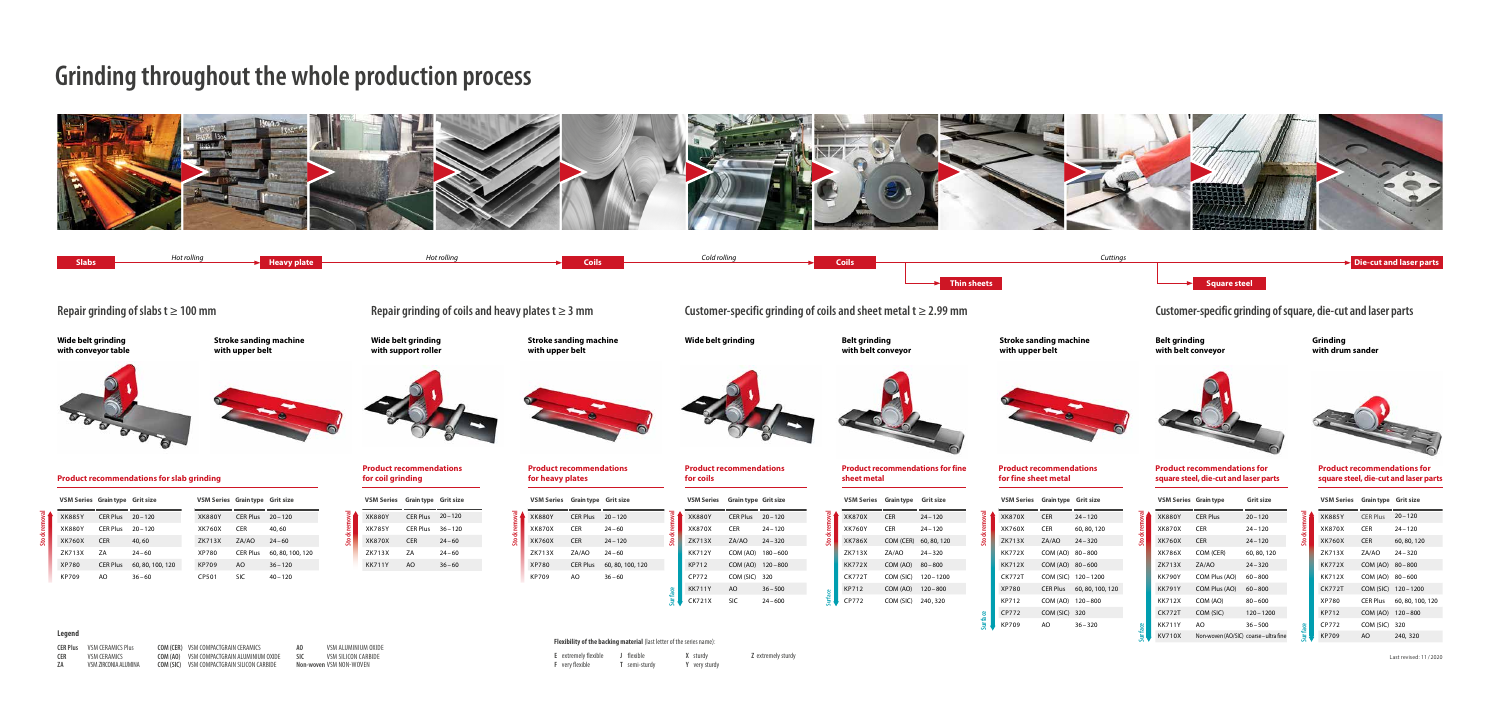# **VSM – for flawless surfaces**

VSM abrasives are characterised by consistent and reproducible surface finishes. Gloss is one important parameter to describe the visual appearance of an object. It is an optical property which indicates how well a surface reflects light in a mirror-like direction. The intensity of the reflection can be technically measured.

**VSM's comprehensive range of abrasives produce a large variety of different gloss units and scratch patterns. Please feel free to contact us to find out more!**



Scratch patterns in 1G, 2G or with a fine hairline finish can be achieved using VSM abrasives.

#### **High-gloss (stainless steel)**

| <b>Reflection of light</b> | <b>Scratch pattern</b> | <b>VSM</b> series                                         | Gloss Unit (GU)* |
|----------------------------|------------------------|-----------------------------------------------------------|------------------|
|                            | <b>AVEN</b>            | <b>CK772T</b><br>VSM COMPACTGRAIN (SIC)<br>Grit size 1000 | 80               |

#### **Mid gloss (stainless steel)**

| <b>Reflection of light</b> | <b>Scratch pattern</b> | <b>VSM</b> series                                               | Gloss Unit (GU)* |
|----------------------------|------------------------|-----------------------------------------------------------------|------------------|
|                            |                        | <b>CK772T</b><br><b>VSM COMPACTGRAIN (SIC)</b><br>Grit size 400 | 40               |

#### **Matt (stainless steel)**

| <b>Reflection of light</b> | <b>Scratch pattern</b> | <b>VSM series</b>                            | Gloss Unit (GU)* |
|----------------------------|------------------------|----------------------------------------------|------------------|
|                            | <b>NUSD</b>            | XP780<br><b>VSM CERAMICS</b><br>Grit size 80 |                  |

\*) The **measurement scale, Gloss Units (GU)**, is measured using a Gloss Meter also known as a Glossmeter. The defined standard for a perfectly satin finish is equal to 0 gloss units. High-gloss surfaces with a mirror finish achieve readings of more than 70 GU.